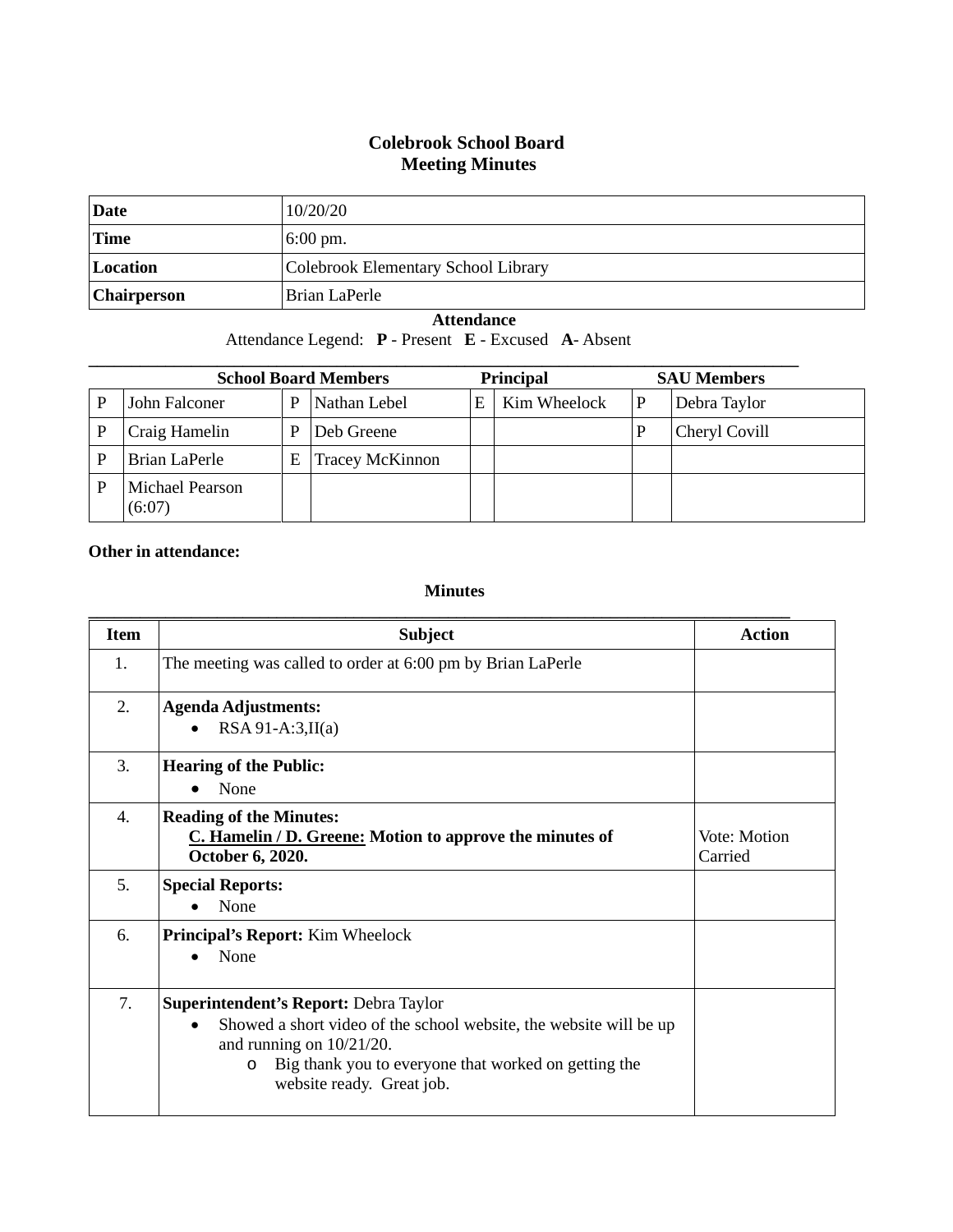| 8.  | Business Administrator's: Cheryl Covill                                                               |              |
|-----|-------------------------------------------------------------------------------------------------------|--------------|
|     | Renovations project – insurance covered \$60,000, lost as of                                          |              |
|     | 10/20/20 around \$67,838, roughly \$79,000 in damages, everything                                     |              |
|     | is progressing nicely.<br>C. Covill reported a message from the governor that there is                |              |
|     | additional funding, \$200 per student                                                                 |              |
|     | Auditors were at the SAU office the week on 10/19/20.                                                 |              |
| 9.  | NH School Board Association Business: John Falconer                                                   |              |
|     | Keep checking emails                                                                                  |              |
| 10. | Co-Curricular Committee Report: Brian LaPerle                                                         |              |
|     | Play-offs for the boys and girls are being played around the                                          |              |
|     | community.                                                                                            |              |
|     | Waiting to hear on the basketball season                                                              |              |
| 11. | <b>Building Committee: Craig Hamelin</b>                                                              |              |
|     | None                                                                                                  |              |
|     | C. Hamelin asked if anything had been decided on Sarah Masters                                        |              |
|     | letter. D. Taylor mentioned nothing at this time.                                                     |              |
| 12. | <b>Policy Committee Report: Deb Greene</b>                                                            |              |
|     | Policy GCG Part-Time and Substitute Professional Staff<br>Policy IHBH Extended Learning Opportunities |              |
|     | J. Falconer mentioned to make the changes to the 2 policies and<br>$\bullet$                          |              |
|     | bring back for a $2nd$ reading                                                                        |              |
| 13. | <b>Negotiations Committee Report: John Falconer</b>                                                   |              |
|     | Will speak on during non-public session                                                               |              |
| 14. | <b>Curriculum Committee Report: Deb Greene</b>                                                        |              |
|     | None                                                                                                  |              |
| 15. | <b>Technology Committee Report: Nathan Lebel</b>                                                      |              |
|     | Justin Falconer will speak on the updated technology changes                                          |              |
|     | during the SAU meeting.                                                                               |              |
| 16. | <b>Connecticut River Collaborative Committee Report: Brian LaPerle</b>                                |              |
|     | Nothing to report, the 11/5/20 meeting will be by Zoom, maybe will<br>٠                               |              |
|     | have a regular meeting in December.<br>B. LaPerle mentioned there is a lot of work being done.<br>٠   |              |
|     | <b>Unfinished Business:</b>                                                                           |              |
| 17. | None                                                                                                  |              |
| 18. | <b>New Business:</b>                                                                                  |              |
|     | Discussion on Budget 2020-2021                                                                        |              |
|     | Health Insurance has gone up 6.4%<br>O                                                                |              |
|     | NH Retirement – teachers portion – 3.22% around \$21.02<br>O                                          |              |
|     | Employee portion $-2.89\%$ around \$14.06                                                             |              |
|     | Plowing / Snow Removal Bid<br>Received only one bid on 10/19/20 from Boire Property                   |              |
|     | Maintenance, for 3 years                                                                              |              |
|     | <b>J. Falconer / D. Greene: motion to accept Boire Property</b>                                       | Vote: Motion |
|     | Maintenance, for 3 years.                                                                             | Carried      |
|     | Residency request                                                                                     |              |